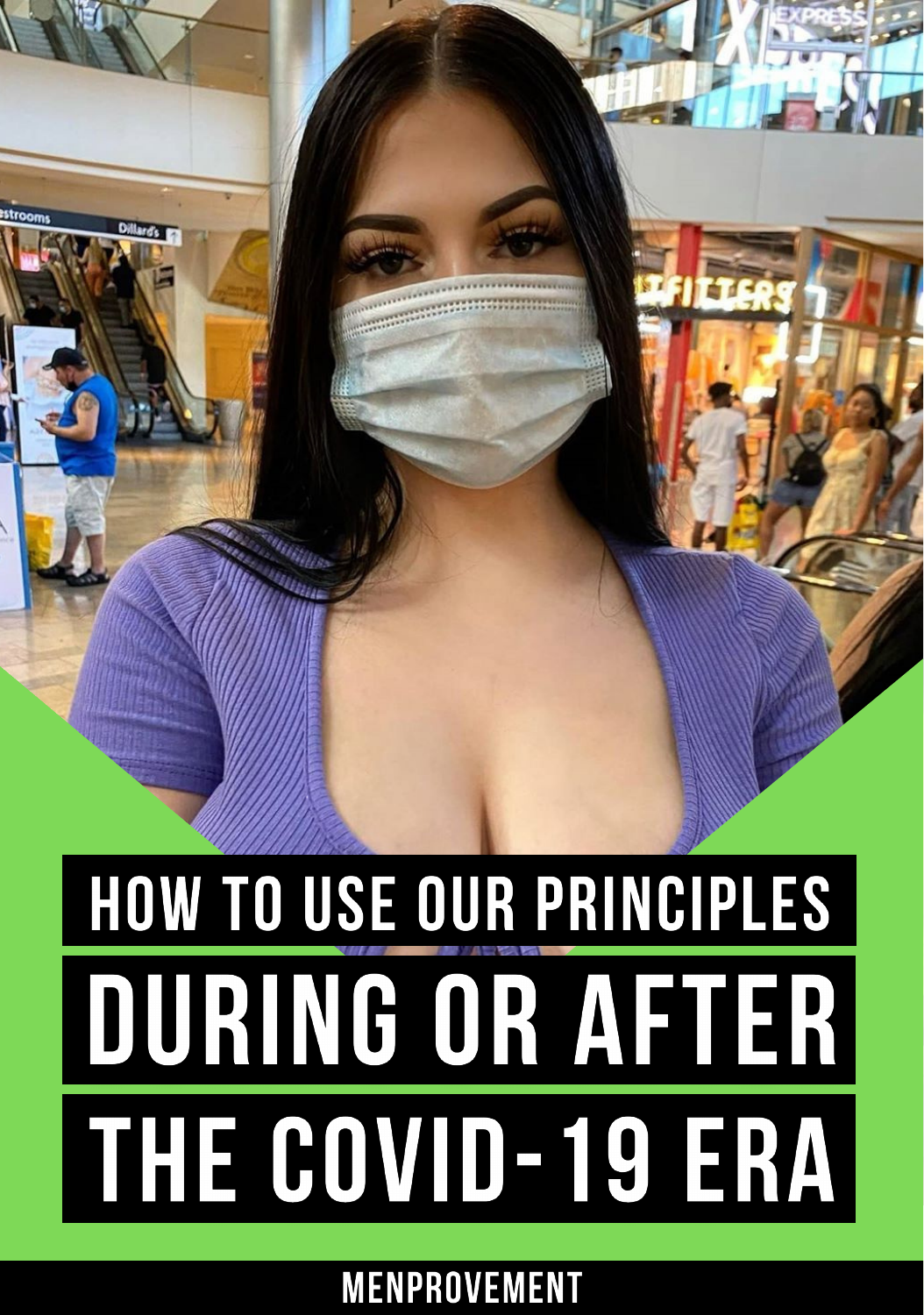A lot of guys have completely given up talking to women in the Covid age. And I get it. Safety concerns, fear of other people, social distancing, masks, lockdowns. As if talking to girls you are attracted to wasn't hard enough! People are afraid of each other now. But our sexual desires have not suddenly disappeared. And neither have womens.

It is still possible to meet women, assuming you are allowed to leave the house. So. What's a guy to do?

As long as you abide by your countries regulations, avoid socializing when you don't feel well, and respect people's 6 feet of personal space – you can still go out and meet new women in these strange times. And honestly, not much has changed.

I say not much because what we teach at Menprovement requires guys to simply embody 6 [principles.](https://www.menprovement.com/the-6-principles/) From these principles, all the "techniques" and conversations flow naturally. And one of these principles, emotional intelligence, 100% accounts for Covid-19 and all the social changes its arrival has triggered.

You'll learn how in this article.

So when you are walking down the street masked up & you see a hot girl you really don't want to risk never seeing again – what do you do?

#### **Here's my answer:**

I'm a big proponent of being natural and just flowing in your interactions with women, but when you're new to this, and especially bombarded with loads of different advice from various coaches… just being natural is well….

Tough as hell!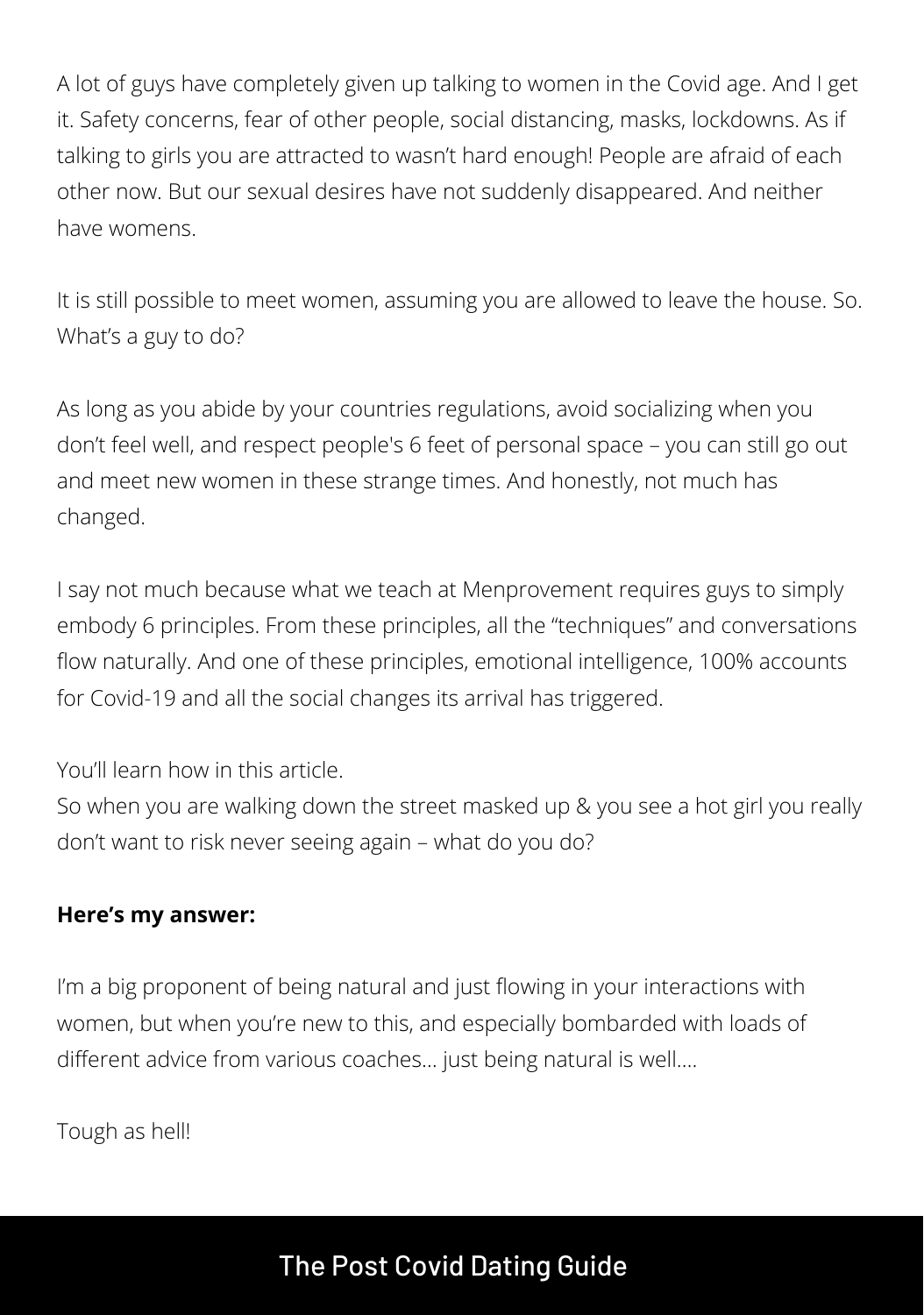She's sauntering down the street, hair shining in the sunlight. She's making you absolutely randy and you don't have any ideas what to do or what to say! You've read a ton of eBooks and watched loads of videos on different techniques and theories… and you freeze up, right?

Plus there's the fact that you're wearing a mask and you know that in general people are scared shitless of other people because of the perceived life threat of a pandemic.

Do I tell her I like her, or does that validate her too quickly?

Do I jump around in front of her to stop her, or do I stop her from the side?

I might have stopped her successfully but then what?

Will she think I'm a creep in a mask trying to get her sick?

How do I diffuse the fear response?

How do I then keep the [conversation](https://www.menprovement.com/how-to-keep-a-conversation-going/) going?

I'm not adequately building attraction – what's going wrong?

If this all sounds painfully familiar, don't worry, you're not alone. What's happening here is, you're suffering from analysis paralysis and that's because you're seeing the process of interacting with this girl – the wrong way. For the purpose of this article, I'm not going to give you loads of complicated techniques.

It's more important we change things at a root, principle level, and from that, blossoms all the right things to say and do.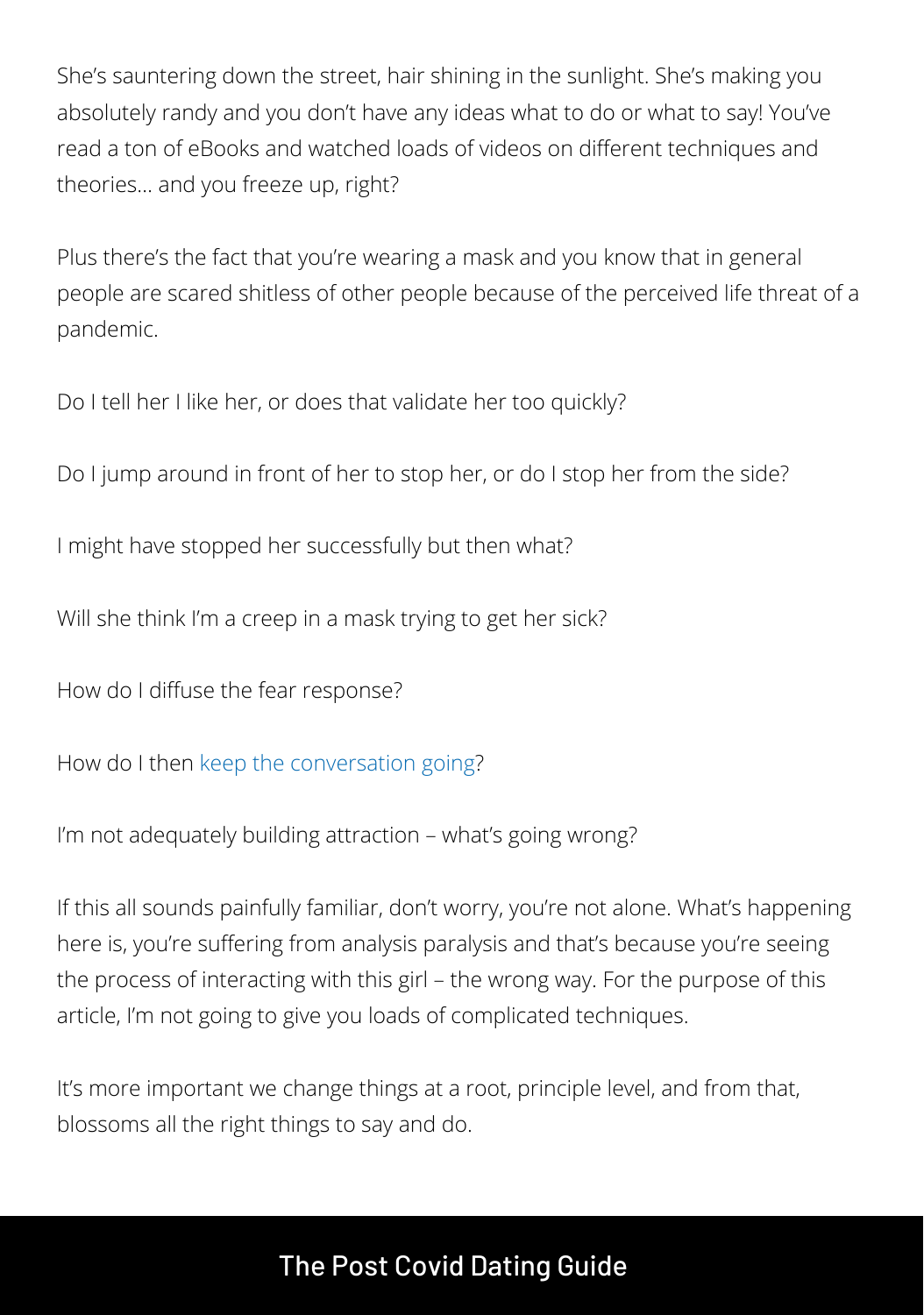# **Adjusting for The Social Changes Brought on by Covid-19**

The world has changed. I don't know if it will ever be the same. So whether you're reading this during Covid-19 or years after, socialization may be accompanied by fear for many people. You need to account for this until you don't. When talking to a girl you've just seen during your daily adventures, **emotional intelligence** (**Principle #5** – Learn all 6 [principles](https://menprovement.com/udp) here) is your best friend.

What is it?

Emotional intelligence is what stops you from going up to hit on a girl when she's crying. It's the ability to tell when a situation is awkward or a girl is feeling uncomfortable.

A guy with no emotional intelligence would not be able to tell when a girl is feeling afraid or awkward in an interaction, so he would do nothing to diffuse it as he blabs away. This is unattractive and he is seen as fucking weird for a lack of better words.

A guy with highly developed emotional intelligence will be able to recognize when a situation is strange, or a girl is uncomfortable immediately. He will then be able to diffuse the situation using the magic words of **contextualization**.

Contextualization is your new best friend.

What is it?

In simple terms, contextualization is using language to provide clarity, understanding, or context to a situation or interaction.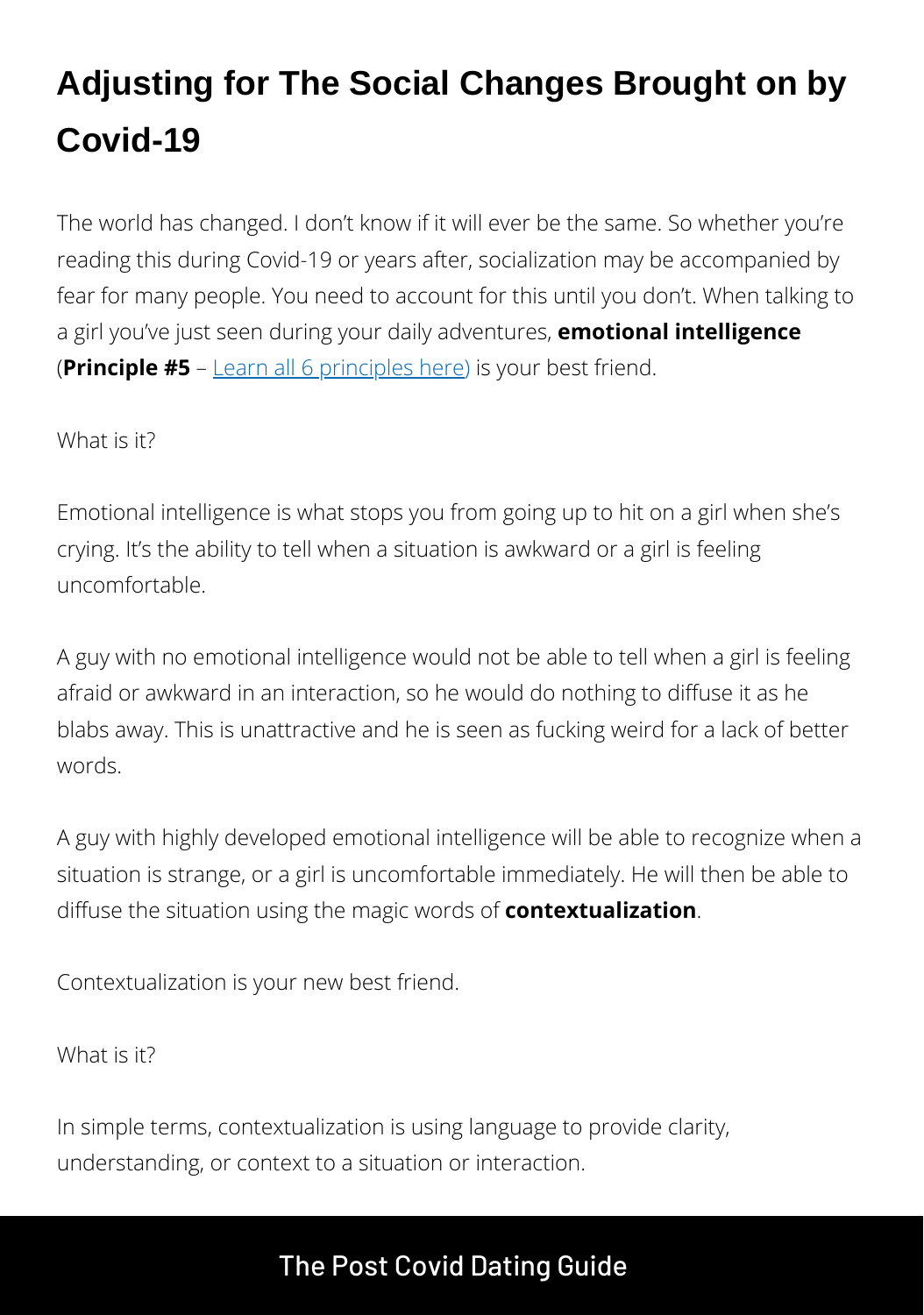Most pick-up artists (we are not pick-up artists) use contextualizing as a technique or routine. A cookie-cutter approach to every girl they talk to. This is not needed.

Embodying emotional intelligence as a core principle will allow you to enter any interaction and go with the flow. If you need to contextualize, you'll know it – and you will.

Although it's not always needed now (I had some great interactions with women this weekend at the shops, complimented them on their tattoos, got some great eye contact. The sexual energy was there. I could have easily expressed my desire (**Principle #4** – Learn all 6 [principles](https://menprovement.com/udp) here) and exchanged phone numbers with them).

But it's pretty safe to say that if you stop a girl in the street right now, she will have an element of fear and mistrust that normally wouldn't be there. So contextualizing would be a good idea.

#### **It might look like this:**

Scenario 1: You're enjoying your day in the park (**Principle #1 - Autonomy** – Learn all 6 [principles](https://menprovement.com/udp) here) and you see a cute girl walking her dog.

You: "Hey what's up?"

Her: "Hey.."

If you're anything like me, at this point I would probably spend some time showing genuine interest in her dog, petting her dog, talking about how much I miss my pup who now lives with my parents. Blah blah blah...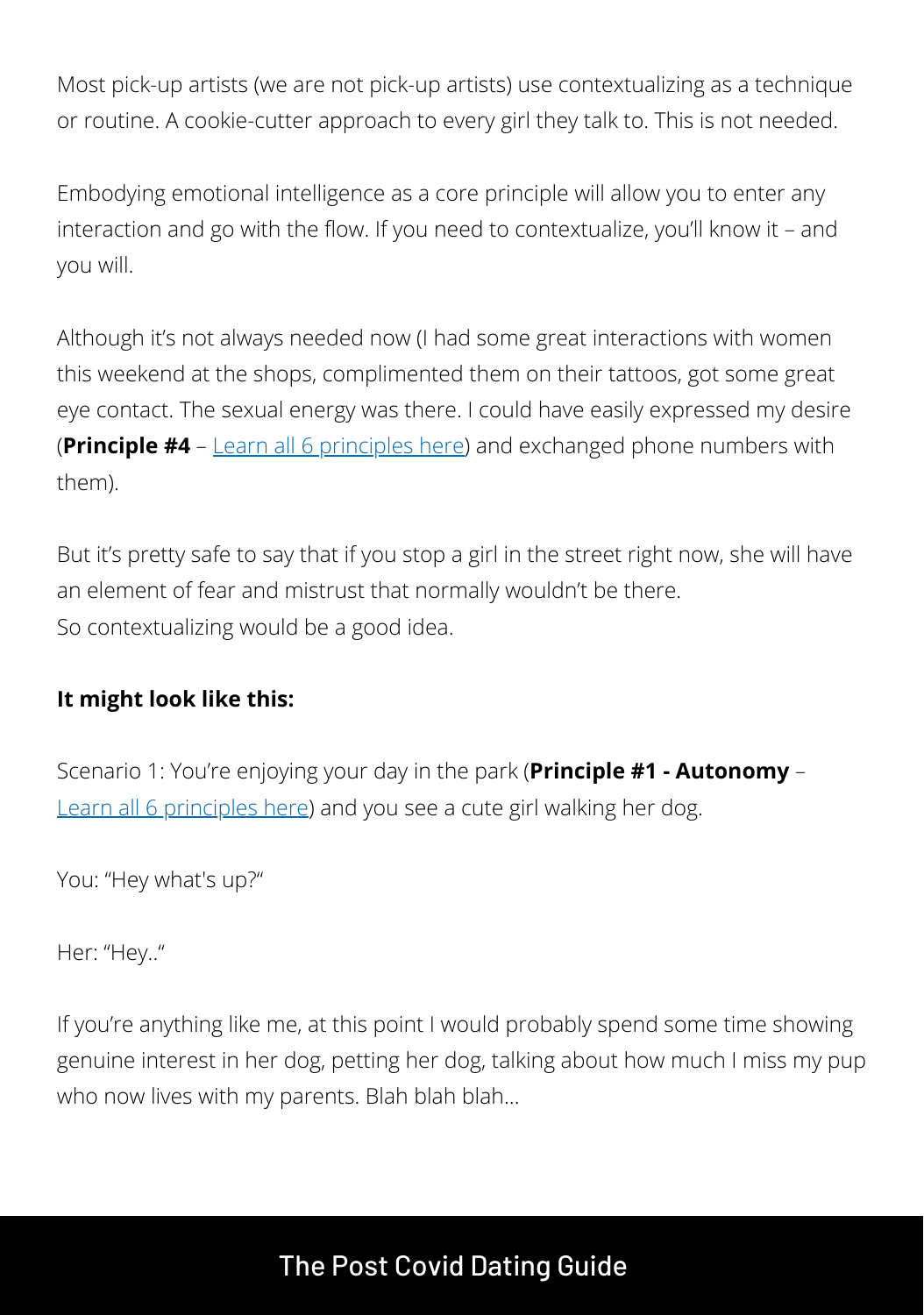If you're not good at this click [here](https://www.menprovement.com/how-to-keep-a-conversation-going/) to learn conversation mastery.

You'll get to the point in the conversation where she's starting to wonder what you're still doing there. Or maybe she's cool and is enjoying the company. You have to feel it. Let's just say she's timid and you can tell she's afraid of social contact because of the virus.

You may feel this right after you say hello, or it may take a few minutes – but whenever you do, just contextualize the situation to her, providing some comfort & bringing her into your reality.

You: "Listen, I realize that this is highly irregular and people don't really talk to each other anymore – but I saw you and I think you are absolutely beautiful. So if you're not comfortable chatting I understand and I respect that."

Something like this shows that you are an intelligent person. You understand what you are doing is taboo right now, but you're also bold because you don't let social conditioning hold you back from following your desire.

If you are more direct or cheeky, you could incorporate your acknowledgment of the situation without directly pointing it out. For example, you're shopping in GUESS and the hot floor worker comes up and asks you if you need any help. You grab the pink ladies shirt next to you and ask:

"Do you think this would look good on me? Or should I try the green?"

She laughs, crafts a reply – and you say:

"Man I know I can only see half your face right now but you are fucking gorgeous. I'm John." You've acknowledged the situation, but you've just moved past it.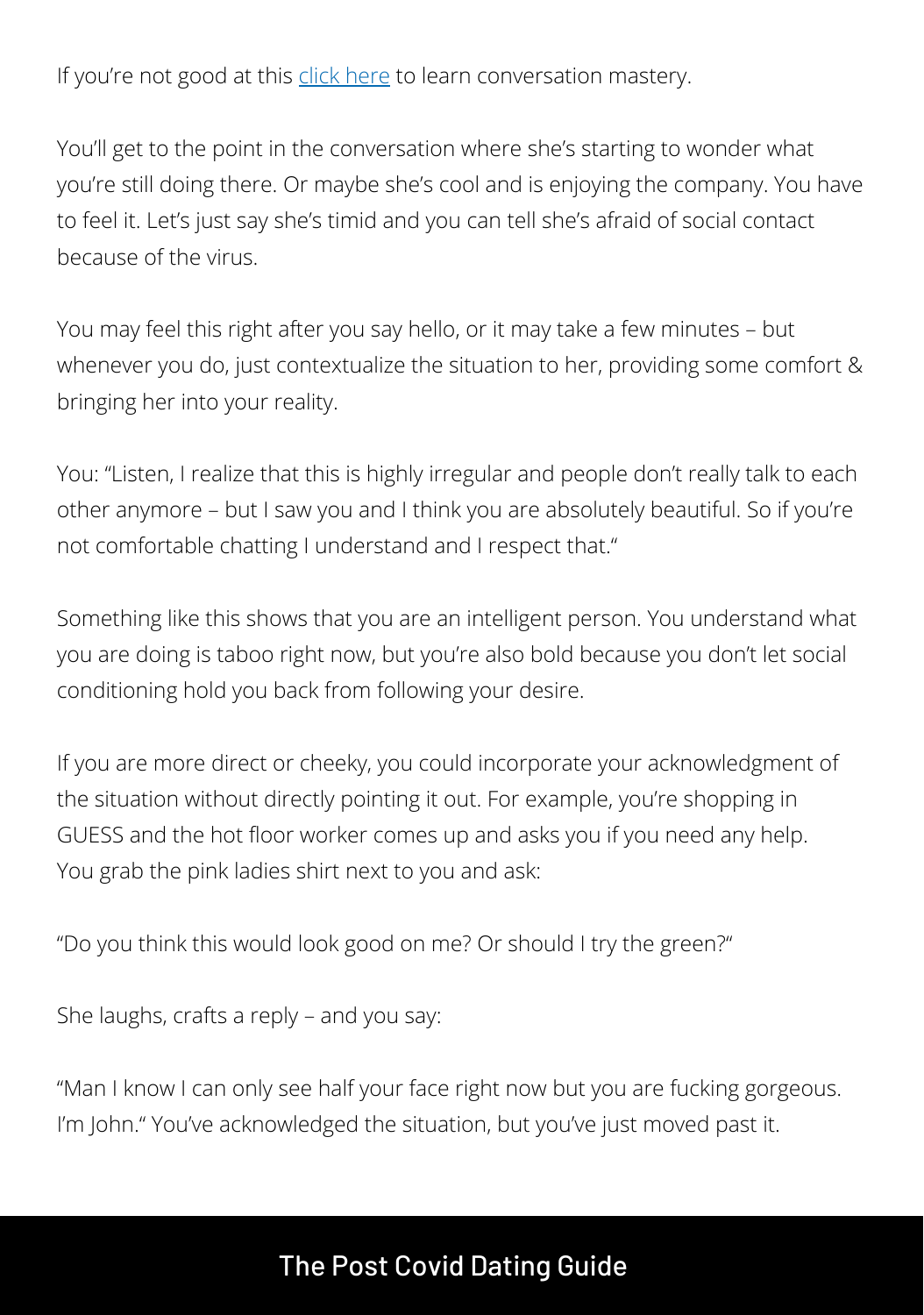The point is, depending on when you're reading this – you may need to bring a little more contextualization into your interactions with women. This doesn't mean you use this as a line or routine like some robotic pick-up artist, but just be aware and let your emotional intelligence guide you.

If a situation requires contextualization, then you will feel it – and act accordingly. And as you'll learn later, contextualizing can be used in any situation. It is not only needed for Covid-19 related weirdness.

#### **Moving on:**

So now that you've learned what we discussed above, you have this tool in your locker. Apart from this, meeting women really hasn't changed. The laws of attraction still apply.

So I'll walk you through how to interact with a girl you've just seen step by step. If you need to add in what we learned above (depending on what it's like where you live or even when you're reading this) you can do that.

So, here we go.

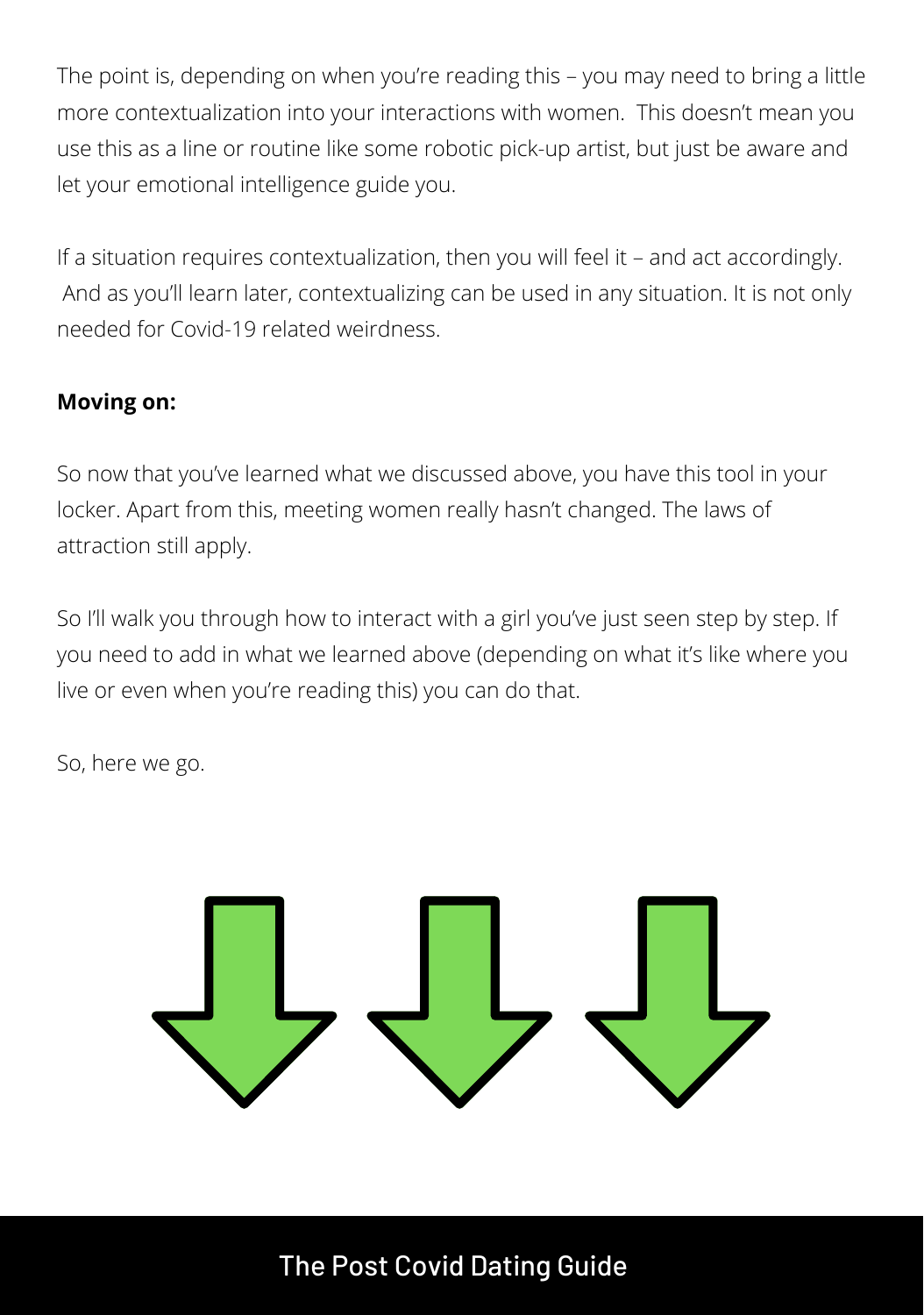# First: You Have To Connect With Her

I know this is the scary part. But the first step in talking to a girl is to actually talk to her. You have to enter her reality, whether it's stopping her while walking, just catching eyes with her, or going up and saying "hello." You have to create the connection.

This is a topic too in depth to cover here, so if talking to a hot girl you've just seen on the street is a completely foreign concept to you – or you just want to learn how to do it without any fear or "approach anxiety" check out our advanced training [here.](https://menprovement.com/udp)

# Second: Don't Hide Your Intent

This was a major stumbling block for me when I started learning dating advice. I used to be able to do this instinctively, without really contemplating what I was doing but then all of that had gone.

It was gone because I was now trying to learn all these techniques and strategies, which I thought I needed to learn in order to be good with women. It was teaching me to hide my intent.

It was knocking me out of the moment and killing my interactions. What I now realize looking back, is that hiding my interest may work in very specific, high-profile wanky LA clubs where the fame game is the currency. That's because those environments are superficial and based on status.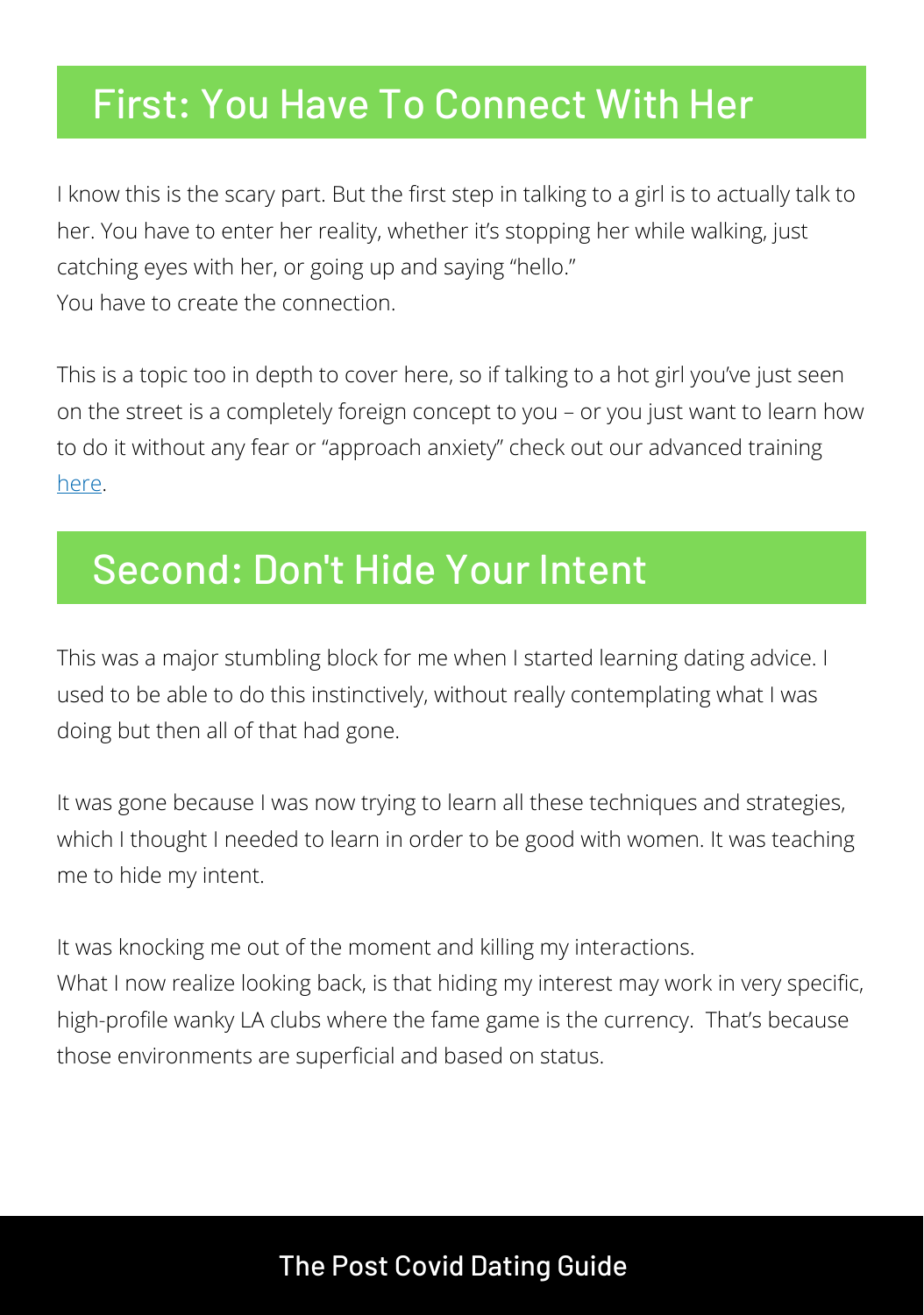In everyday life, forget it!

What you put in you get back out. If you put in – I'm too cool for school and I don't really care about you, you'll get exactly that back. It'll get cycled back round – that aloofness from her.

You can see this when someone is nervous and awkward with you, you'll start feeling nervous and awkward on some level. That's how the energetic world works. It's reciprocal. When you see this girl coming towards you on the street, instead of memorizing all these 1000's of tricks and trying to string them all together, you're going to drop into your genuine desire and interest for her and let that seep out. (**Principle #4** – Learn all 6 [principles](https://www.menprovement.com/the-6-principles/) [here\)](https://menprovement.com/udp)

"There is nothing to **writing**. All you do is sit down at a typewriter and **bleed**. " – Hemingway

#### **THINK IT, FEEL IT, SHOW IT**

I'll think "fuck, she's hot," I'll feel it, and then at that point... I'll just say, "excuse me", she'll stop and then I'll say "hi", or "hey, how are you." Basic small talk. But there's a difference; my words are charged and she knows EXACTLY why I'm stopping her! It's also sexy to channel that intent into basic small talk, as it feels like your little secret together and no one else has to know about it.

What you've done in that moment is made a little container for you and her. And she doesn't feel like she's on the receiving end of a typical bubble-gum-style pickup. Often though, I get my students to practice verbalising the intent at first by saying "Hey you're cute, you're fucking hot", so that it trickles into their behaviour and non-verbal communication and they own it. Then they can just say "hi" and hold that intent and so instead of stating it verbally, they say it with an attitude.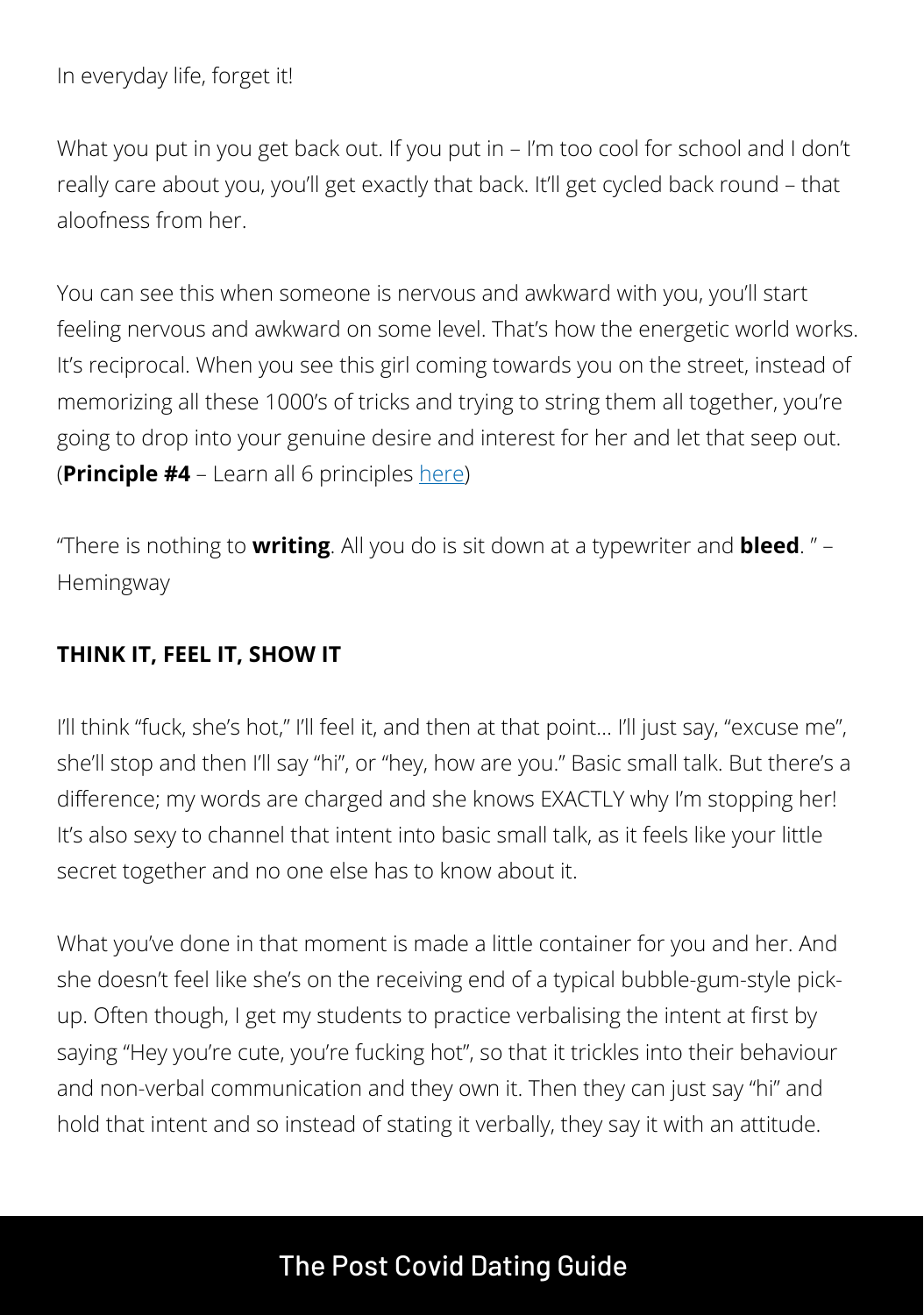So by all means practice that too. If you're really in alignment and congruent with your genuine interest for her, she'll pick up on the little sparkle in your eye and she'll GET it. This is what we want.

At which point she'll either welcome you and open up to you or close up and remove herself from the interaction. If she's looking at you like a dog looking at a crossword, then she's not realized what you want. You haven't telegraphed your interest for her properly. This will occasionally happen, and when I notice her look of bemusement I do the next important thing, which is to re-contextualize the interaction…

In Game material they would refer to this as framing the interaction, but it's much easier to think of it in terms of establishing a context. I will then verbalize this in different ways:

"So, I saw you and you looked cute and I wanted to come over."

Or I could say this in more of a fun-lovin', cheeky way:

"You're looking confused as to why I've come over to you… isn't it obvious!"

You can adjust what you say depending on the girl, the mood, the environment, and even how you're feeling and your own personality.

And if Covid-19 or the PTSD of a pandemic is a factor, you would contextualize to account for this as we discussed above.

But the long and short of it is, she now knows why you're there. She will either giggle and want to stick around, or she'll immediately show in her body language that she wants to get out of there. She'll show this with micro-body language suggestions.